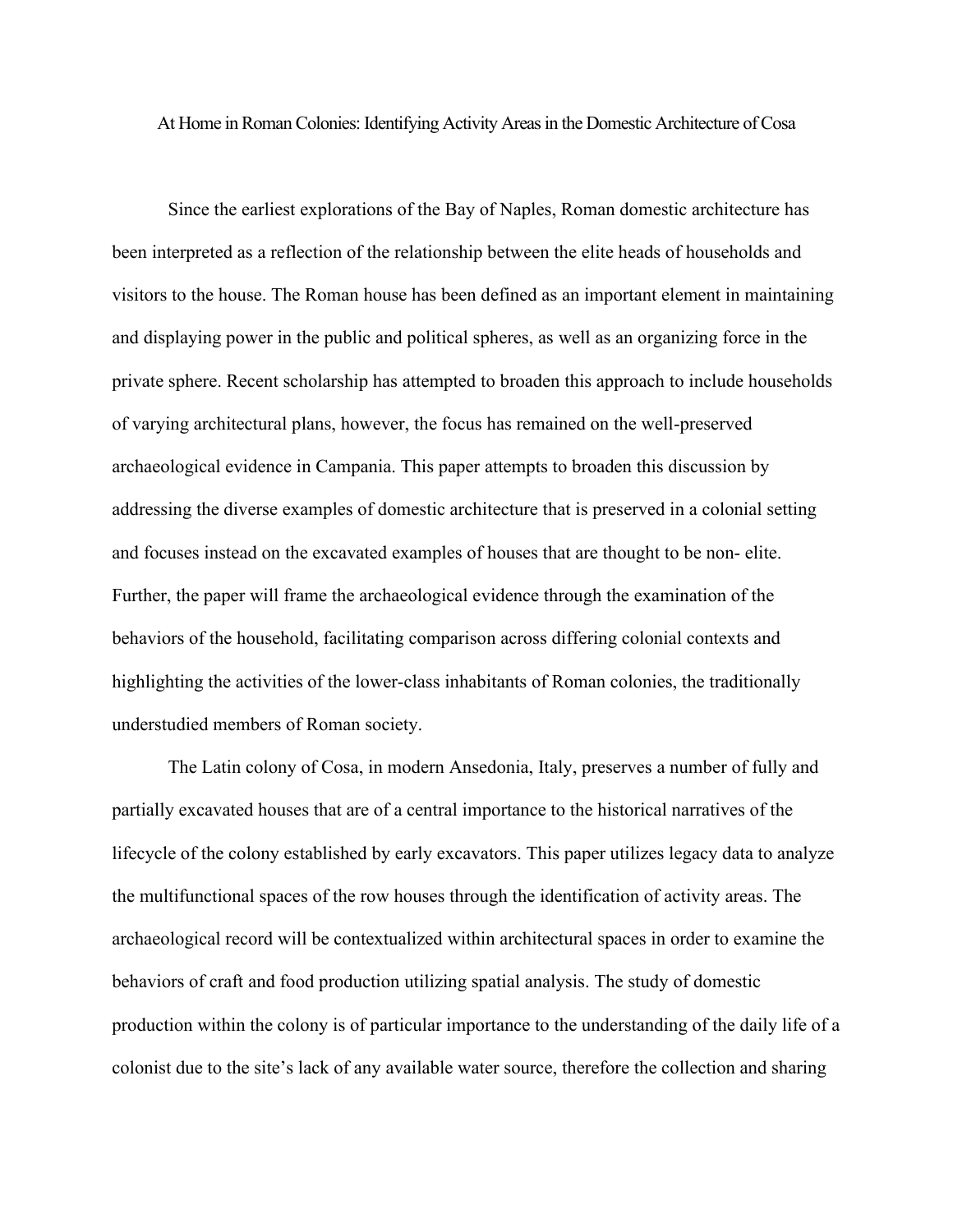of resources within domestic spaces are examined. Further, the functions of the spaces are considered in separation from their previously published room labels, particularly important for domestic spaces that do not fit the established plan of an atrium style house.

The paper will begin with an overview of the excavation history of the site and the related challenges to the interpretation of the spaces themselves, including the production housed within them. The evidence for production that is identified within the *tabernae* of the atrium style domestic structures surrounding the forum will be addressed due to the central importance of the interpretation of these structures to the political center of the colony. The activity areas that are able to be identified in the housing a few blocks downslope from the forum is addressed through the comparison of the evidence preserved in two separate houses. The paper concludes with a discussion of how the evidence from the row houses changes the understanding of the daily activities within a Roman colony and how they compare with the types of production are attested in the Ager Cosanus, the surviving environs of Cosa.

## Bibliography

Dyson, Stephen L. "The Excavations At Le Colonne And The Villa Culture Of The Ager Cosanus." *Memoirs of the American Academy in Rome 47* (2002): 209-228.

Fentress, E., & Bodel, J. P. 2003. *Cosa 5*. University of Michigan Press.

- Perring, D. 2005. "Domestic Architecture and Social Discourse in Roman Towns." In *Roman Working Lives and Urban Living*, edited by A. MacMahon and J. Price, 18-28. Oakville, CT: David Brown Book Company.
- Pfälzner, Peter. 2015. "Activity-Area Analysis: A Comprehensive Theoretical Model." In *Household Studies in Complex Societies: (Micro) Archaeological and Textual Approaches*, edited by Miriam Müller, 29–60. Chicago: The Oriental Institute of the